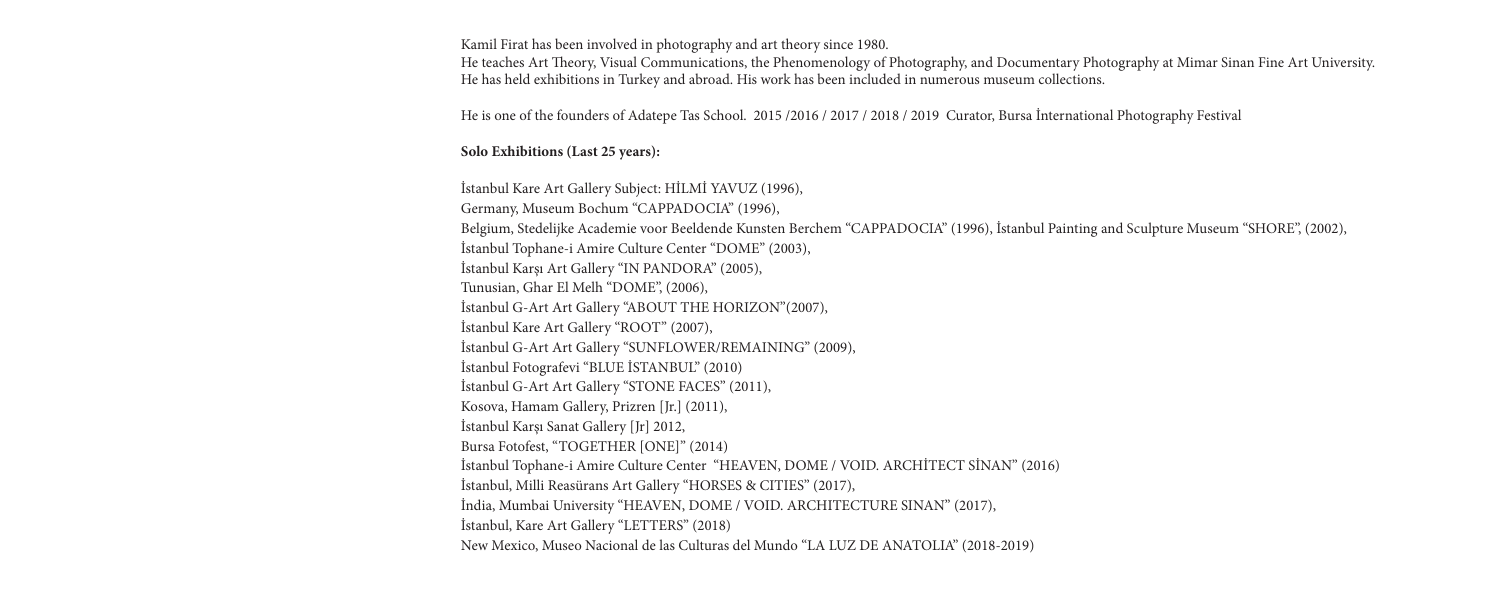## **Photo Books:**

ATLAR –Horses- (1989), KIRKPINAR YAĞLI GÜREŞLERİ –Kırkpınar Oil Wrestling-(1994), KAPADOKYA –Cappadocia- (1996), Özne: HİLMİ YAVUZ –Subject: Hilmi Yavuz-(1997), PERVANE –Propeller- (2000), KIYI –Shore- (2003), KUBBE –Dome- (2004), PANDORA/DA –In Pandora- (2005), GÜNEBAKAN-ARTAKALAN –Sunfower/Remaining- (2007), 1994 (2007), DÜŞ KENTLERİ –City of Dreams- (2008), KÖK –Root- (2008), ADATEPE (2009) TAŞ YÜZLER –Stone Faces- (2011), DOĞU'YA DOKUNMAK –Touch East- (2015), GÖK, KUBBE/BOŞLUK, MİMAR SİNAN, -Heaven, Dome / Void. Architect Sinan (2016), ATLAR&KENTLER –Horses&Cities- (2017)